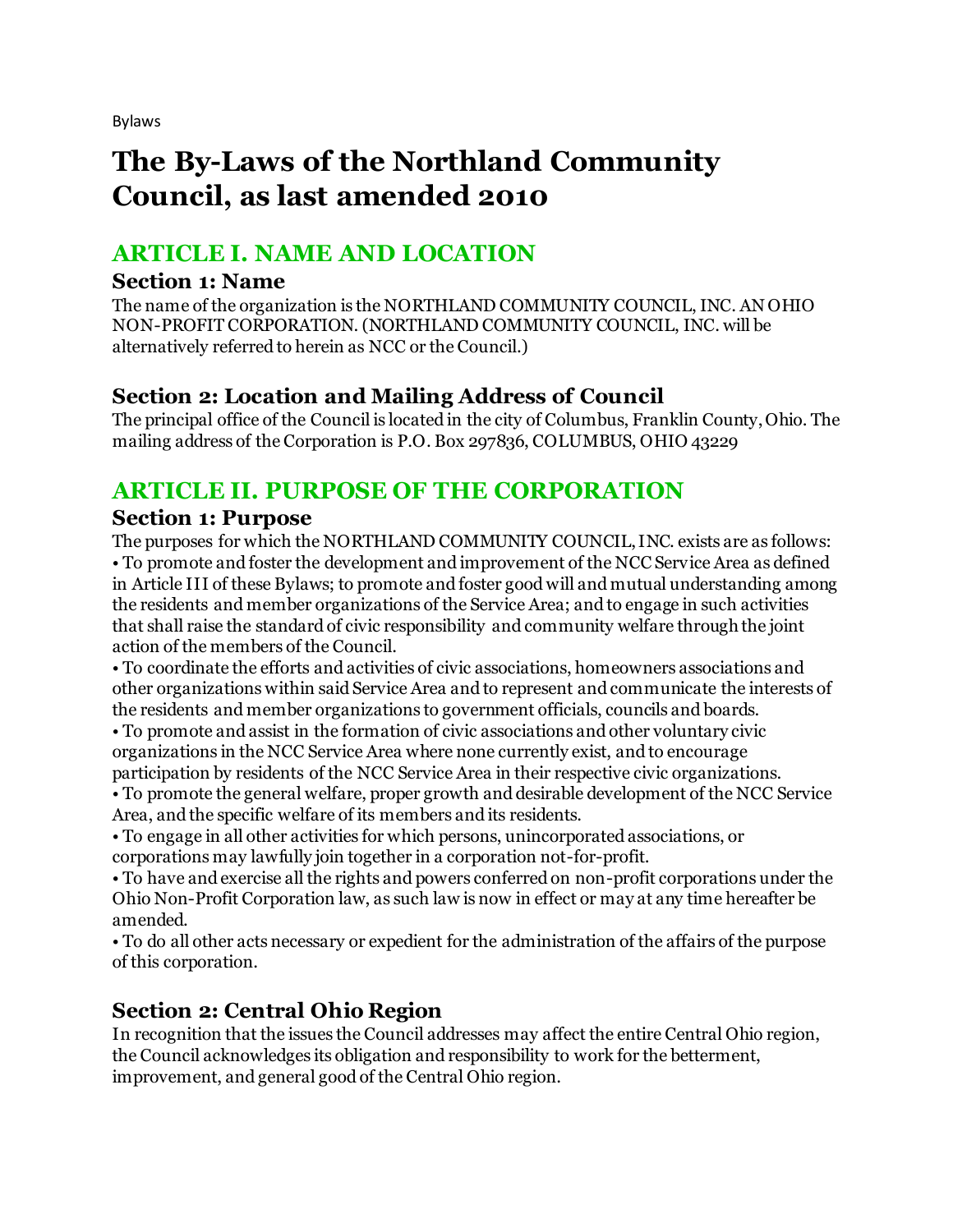# **ARTICLE III. GEOGRAPHIC BOUNDARIES OF THE COUNCIL**

#### **Section 1: Service Area**

The Council was formed in and has traditionally served those member organizations and the residents of the NORTHLAND AREA, defined in NCC's Articles of Incorporation as "the northeastern area of the City of Columbus," and the Council hereby reaffirms its commitment to serve the members of NCC, the residents and other organizations of the Northland area and its Service Area.

# **Section 2: Right to Change Geographic Boundaries**

The Council reserves the right to propose to change the geographic boundaries of its Service Area by majority vote of the Council, and to seek the endorsement of the City of Columbus and/or other governing agencies for such a change.

# **Section 3: Geographic Boundaries**

The geographic boundaries of the Service Area of the Council, as may be amended pursuant to Section 2 of this Article, are as follows:

• NORTHERN BOUNDARY is I-270 east to Shrock Road to Alum Creek, Alum Creek south to I-270, I-270 east to Westerville Road, Westerville Road south to Alum Creek, Alum Creek south to S.R. 161, S.R. 161 east to Sunbury Road, Sunbury Road north to the Columbus/Blendon Township line, east along the Columbus line to Big Walnut Creek, Big Walnut Creek north to Central College Road, Central College Road east to the New Albany line on the eastern boundary.

• EASTERN BOUNDARY is the New Albany city limit line from Central College Road on the north to Morse Road on the south.

• SOUTHERN BOUNDARY is Morse Road west to Conrail track, south to Ferris, excluded township land north of Ferris Road as of 1988, west to Karl Road, south to Cooke Road and west to the Penn railroad Tracks.

• WESTERN BOUNDARY is Penn Railroad tracks, north to Worthington City limits and parallel to its eastern boundary north to I-270

(Reference to all roads or streets means to the center line of said road or street.)

# **ARTICLE IV. MEMBERSHIP**

### **Section 1: Membership Defined**

Membership in the Council shall be open to all civic associations, homeowners associations, civic groups, service clubs or other organizations that subscribe to the basic purpose of NCC as set forth in Section 7 of this article and are located within the Service Area.

# **Section 2: Regular Membership Defined**

Organizations which meet all of the criteria for membership set forth elsewhere in this Article, including those for Regular membership, and which are now or become members of the Council, shall be referred to as Regular members. All Regular members shall have equal privileges and obligations with respect to Council membership.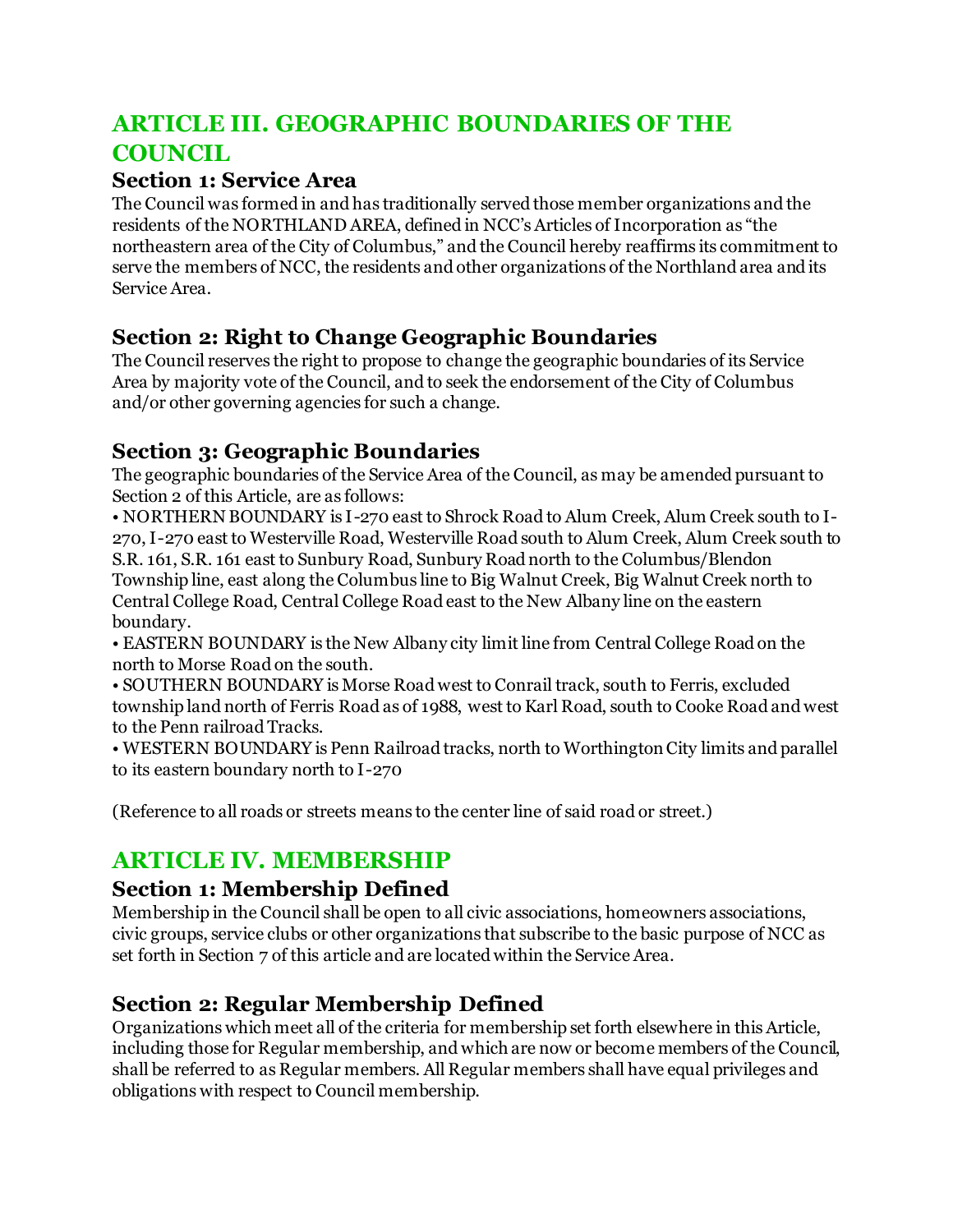## **Section 3: Associate Membership Defined**

Associate membership shall be open to other types of organizations, such as commercial, church or social associations. Associate members shall be non-voting and ineligible to participate in committees, but shall otherwise enjoy and be subject to the rights and responsibilities of Regular members.

### **Section 4: Associate Members Are Entitled To One Non-Voting Representative at Meetings**

Associate membership entitles the associate member organization to have one (1) non-voting representative in attendance at Northland Community Council meetings, and at the direction of the President or Council may have representatives serve on various committees or undertake other assignments.

## **Section 5: Roster of Membership**

A current roster of membership for all Regular and Associate members shall be maintained by the Secretary of NCC. The Secretary shall update the roster as required, shall maintain an historical record of changes in the roster, and shall make the current roster available to members of the Council.

## **Section 6: Application for Membership**

Eligible organizations may apply for membership by written application to the Council signed by at least two officers of the organization. Upon receiving a formal application, and a copy of the charter, constitution and/or bylaws of the applicant, the President shall direct the Executive Committee to review the qualifications of the applicant. The Executive Committee shall thereafter make recommendations to the full Council on the applicant's acceptability for membership in and its conformance to the purposes of the Council.

### **Section 7: Criteria**

The primary criteria for judging any applicant organization shall be that its purpose shall be consistent with those of NCC and that it is willing to uphold the Bylaws of NCC. No organization may be admitted to membership in the Council which excludes from its own membership any person or group of people on the basis of race, creed, religion, gender or sexual orientation. It shall be a qualification for Regular membership that the applicant shall be a non-profit, nondenominational, nonsectarian, fully organized and chartered civic association, homeowners association, civic group, or service club located in the NCC Service Area as defined in Article II. The prospective Regular member organization should be primarily composed of members and officers who are volunteers, who are non-compensated for their service to the organization, and who do not have a commercial and/or financial interest in their organization or the Council. Organizations which do not meet one or more of the criteria for Regular membership but which otherwise meet the criteria in this section may apply and be considered for Associate membership.

### **Section 8: Majority Approval Needed**

An application for admission to membership in the Council must be approved by majority vote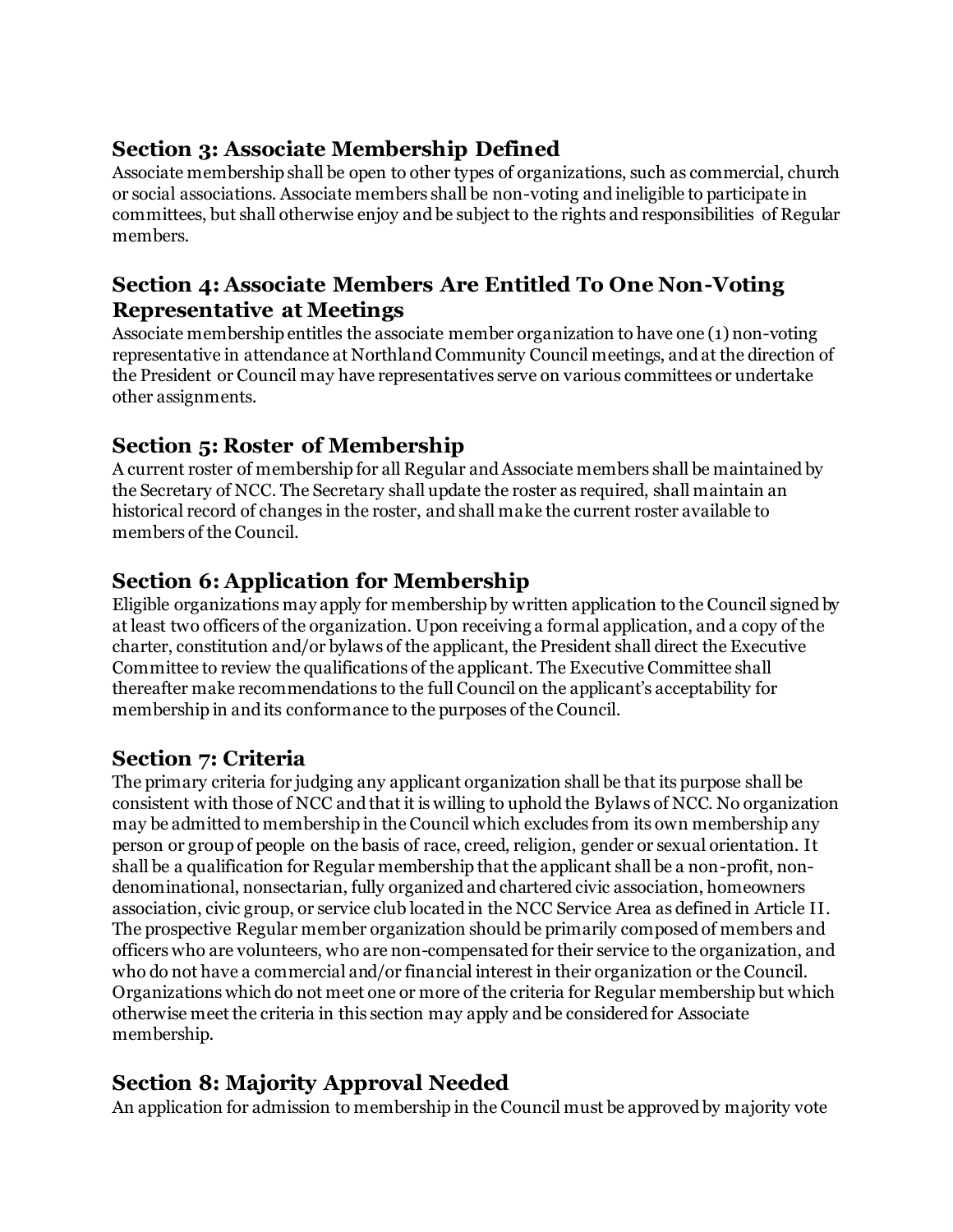of the Council. Upon approval of the Council and the payment of dues, the applicant organization shall be admitted to membership and shall have and assume the rights, privileges and responsibilities applicable thereto.

# **ARTICLE V. REPRESENTATION AND VOTING**

## **Section 1: Representation**

Each member organization shall designate two (2) representatives, and at least one (1) alternate representative, to represent its interest and cast its votes on all matters before Council.

# **Section 2: Designation of Representatives and Alternates**

Each member organization shall designate its representatives and alternates by written resolution of the member organization, or by letter from the president of the member organization, filed in writing with the Secretary of Council. It is solely up to and the responsibility of the member organization to determine the voting order of their primary representatives and alternates, and in the written notice or letter, shall designate the order in which the alternates replace the primary representatives. A member organization may change its representatives and alternates at will, but the change shall not become effective until the Secretary of Council receives written notice of the change.

# **Section 3: Representative May Vote for Only One Member**

A voting representative or alternate shall not cast a vote for more than one member organization.

# **Section 4: Each Regular Member Shall Be Entitled To Two Votes**

Each regular member organization of Northland Community Council shall be entitled to cast a total of two votes. The primary representatives or alternates must be present to separately cast the members' votes.

# **Section 5: Officers Not Entitled To Vote Unless the Officer Is the Designated Representative or Alternate of a Member**

Officers of Council are not permitted to cast a vote on any matter before Council or vote in the yearly election of officers, unless, and only if, the officer is a designated representative or alternate of a regular member.

# **Section 6: Representatives Must Be Present To Vote**

At a regularly scheduled or special meeting, each designated representative or alternate must be in attendance to separately cast each regular member's two votes. If only one representative or alternate is present then the organization can have but one vote.

# **Section 7: Conflict of Interest**

No officer, committee member, or representative of NCC shall represent NCC on matters for which said representation creates a conflict of interest. In the event a conflict of interest exists, the officer, committee member, or a representative shall request that a substitute be appointed to represent NCC on said matter. If a substitute cannot be appointed for reasons beyond the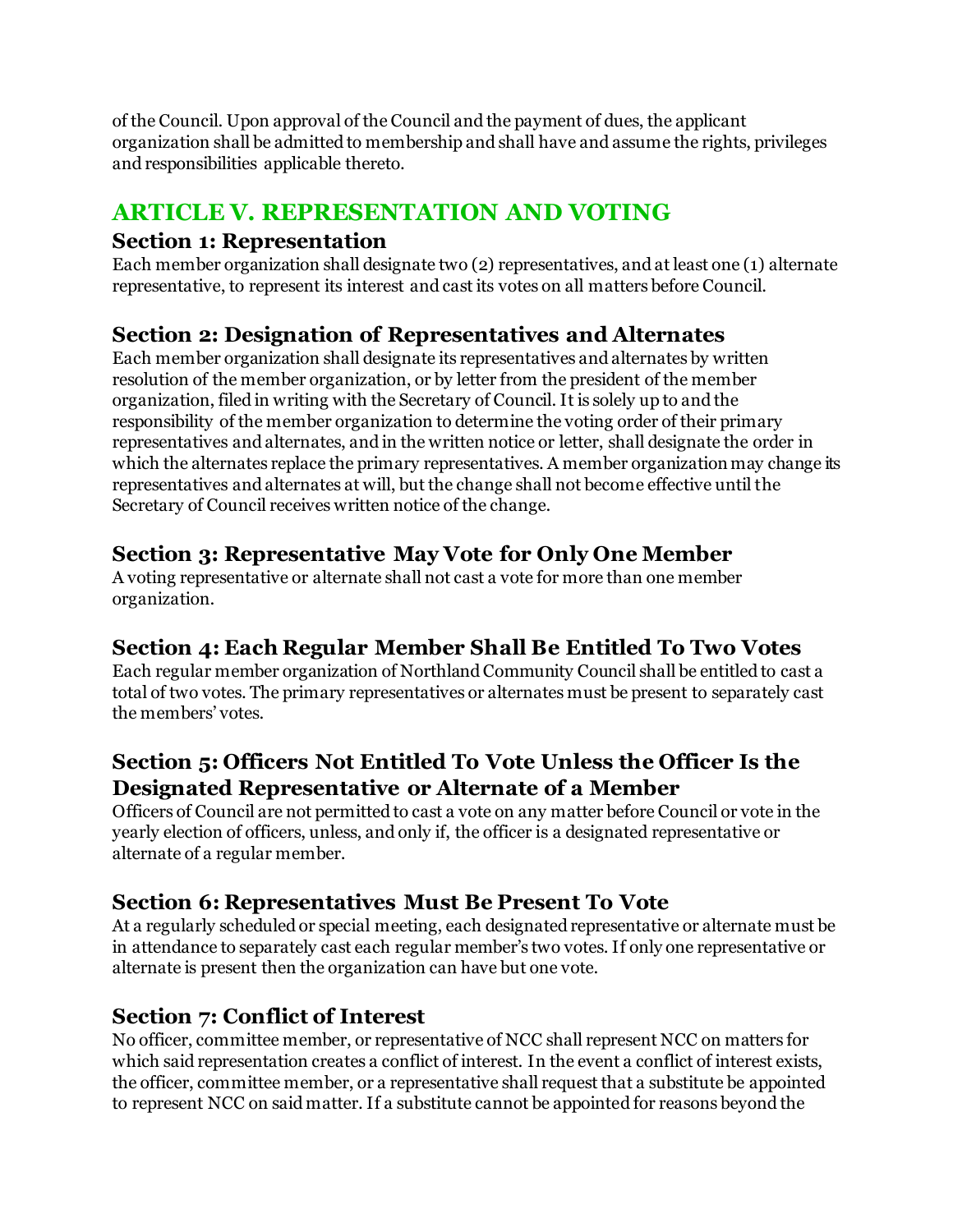control of the officer, committee member, or representative, he or she shall abstain from voting on said matter as an officer, committee member, or representative of NCC.

# **ARTICLE VI. DUES, ASSESSMENTS AND OTHER RESPONSIBILITIES OF MEMBERSHIP**

#### **Section 1: Annual Dues**

Annual membership dues, as determined by Council, shall be paid by each member organization.

### **Section 2: Budget**

A budget Committee composed of at least three members, in addition to the Treasurer, of the Council shall be appointed by the President at the regular March meeting. The Budget Committee shall determine and recommend the dues for each class of membership for the current year to the Council at the regular April meeting. The Council shall approve the final dues at the regular April meeting by majority vote of the Council.

### **Section 3: Notice of Dues**

Notice of the annual dues shall be given to a designated representative or sent to each member organization prior to the May meeting. Dues are to be paid by each member organization on or before the regular June meeting. Organizations not having paid their dues by the regular August meeting shall be sent written notice of their delinquency and informed that they will lose their voting rights and may be expelled from Council for their failure to pay dues. Notices shall be sent to the member's representative and president. Dues for newly admitted member organizations shall be prorated for a partial year of membership. Said proration shall be based upon a twelve-month year commencing in March, and shall include the month during which membership was accepted by the Council. Dues are not refundable at any time.

### **Section 4: Loss of Voting Privileges; Reinstatement**

If a member fails to pay its annual dues and/or assessments by the September regular meeting, it shall forfeit its voting privileges effective at that meeting. The member's voting privileges shall be immediately reinstated upon payment of all amounts which are delinquent, or may be reinstated during or subsequent to the September meeting by majority vote of the Council. A regular member organization having had no designated representative in attendance for three (3) consecutive regular Council meetings will forfeit voting privileges effective immediately thereafter, and will no longer be considered a member "in good standing" for the purpose of determining quorum or for other purposes. Thereafter, the attendance of any one or more of the member's designated representatives at both of two (2) consecutive regular meetings will result in reinstatement of the member's voting privileges effective at the second meeting.

# **Section 5: Expulsion of Member Organizations for Cause; Reinstatement**

A member organization not having paid its dues, assessments or other charges for a period of six (6) months after said payment becomes due may be considered for expulsion from the Council. A regular member organization which has lost voting privileges due to lack of attendance as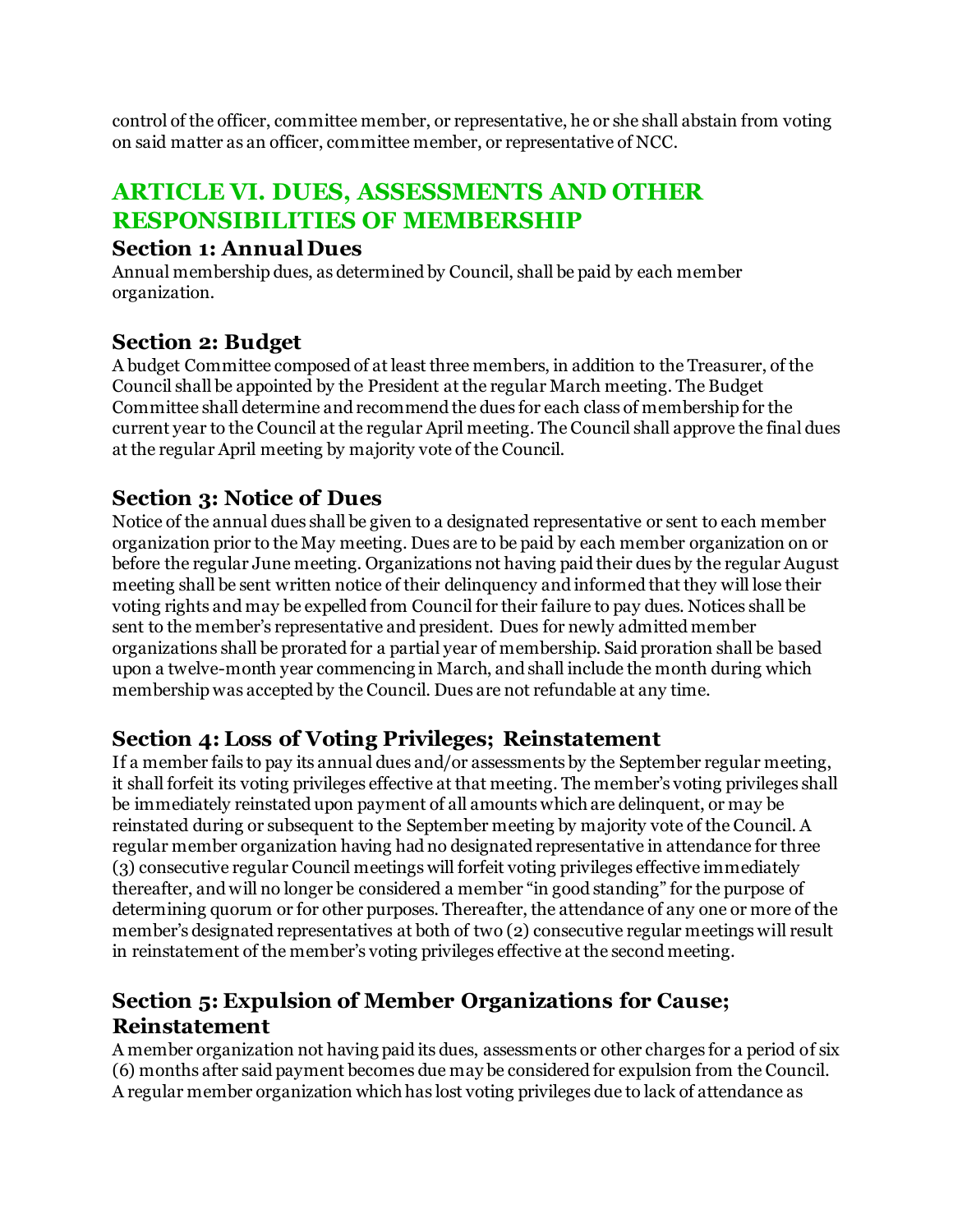provided in Section 4 of this article shall, upon continued lack of attendance for an additional three (3) consecutive regular Council meetings, be considered for expulsion from the Council. Prior to a member organization being considered for expulsion, the Council shall direct the Secretary to send written notice to the organization's representatives and president, informing the member that they will be considered for expulsion at the next or a subsequent regular meeting of the Council. The Council may, at the next or a subsequent regular meeting, and after due consideration of the reasons, if known, for the failure of the organization to meet its responsibilities, expel the delinquent member by majority vote of the Council. Failure of the Council to take up the question of expulsion of a delinquent member at any meeting shall not prevent the Council from doing so at any subsequent meeting so long as the member remains delinquent. An expelled member may be reinstated upon the terms applied to new membership applicants to the Council.

## **Section 6: Special Assessments**

Special assessments may be voted on by member organizations of the Council for specifically stated purposes, and may be used for those purposes only. Members shall receive a 30 day notice of a vote for such assessment. Failure to pay such an assessment by a member organization shall deprive said organization of only such specific privileges as the assessment provides, except that the Council reserves the right to expel said organization as set forth in Section 3, of this article.

### **Section 7: Banquet Assessment**

The Council produces an annual community awards banquet and installation of officers, for which member organizations are assessed a fee. The Council shall set approve the amount of the annual banquet assessment, after report of the Banquet Committee, at its January meeting. Organizations that fail to pay the approved banquet assessment may be expelled from the Council as set forth herein.

### **Section 8: Expenditures**

Expenditures other than from the approved budget in excess of Fifty Dollars (\$50.00) shall be approved by Council at a regular scheduled meeting. Expenditures of an amount of \$50.00 or less shall need the approval of at least two officers of the Council.

# **ARTICLE VII. MEETINGS**

### **Section 1: Regular Monthly Meetings**

Regular Council meetings shall be held twelve times a year, on a usual day and at a time and place approved by the Council. The Executive Board may agree to change such regular meeting date, time and/or place on a temporary basis as may become necessary because of availability of meeting space, special needs for a particular meeting, etc., but should ensure that adequate and timely notice is given all members of the change prior to the meeting. The regular meeting date, time and/or place of the Council may be changed on a permanent basis upon majority approval of the Council. A motion for such a change may be made by any member in good standing. A permanent change approved by the Council will be effective no sooner than the second month following the Council's approval to provide for adequate and timely notice to all members.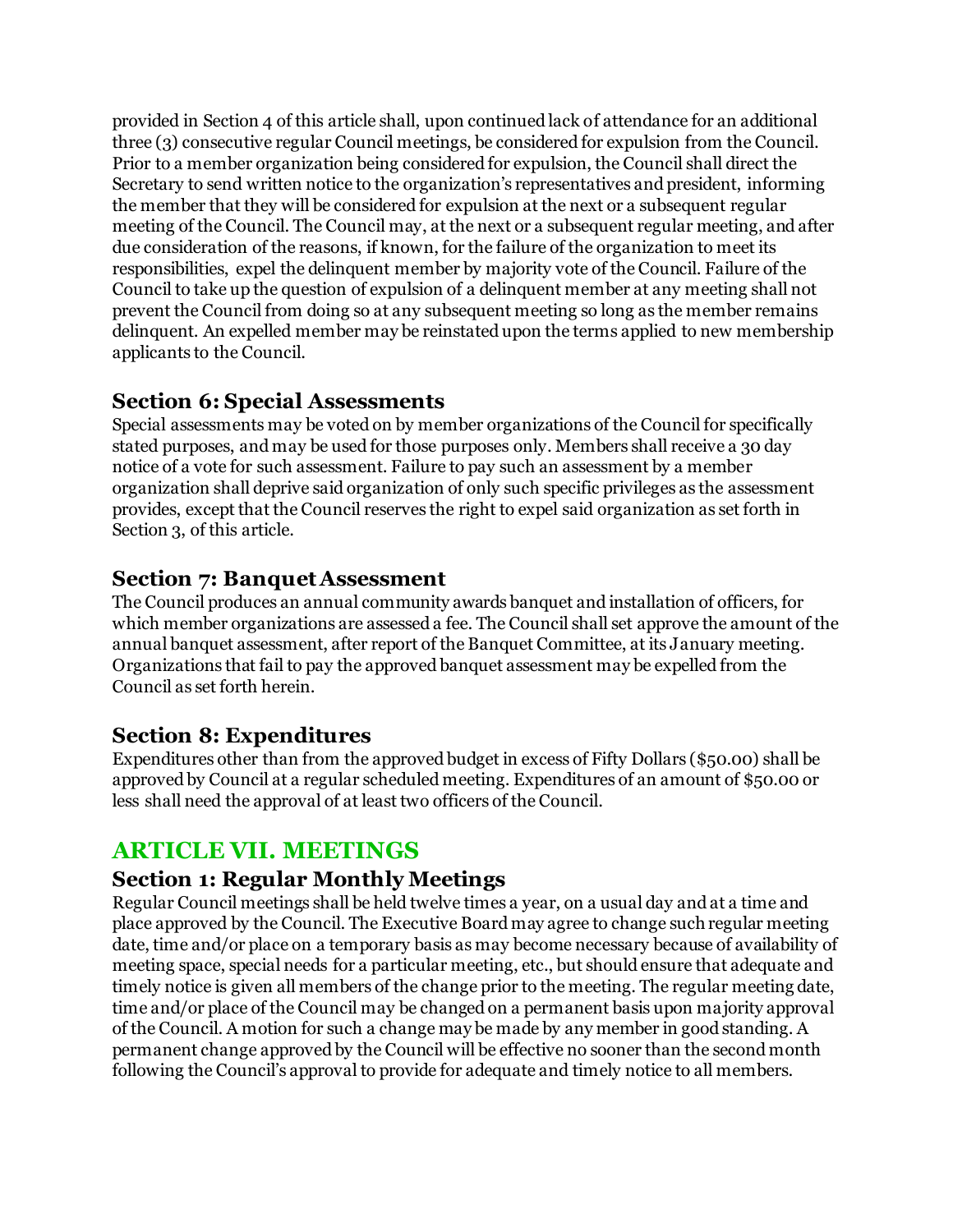#### **Section 2: Quorum**

At least one representative from at least 33 and 1/3% (one third) of regular member organizations in good standing must be present to constitute a quorum at all regular or special meetings.

## **Section 3: Matters Decided By Majority Vote of Representatives Present**

Except on matters in these Bylaws requiring a different percentage or number of votes, all matters or motions which

are properly before Council for vote, shall be adopted by majority vote of those designated representatives or alternates present at the meeting and entitled to vote. Throughout this document, reference is made to matters which require majority vote of Council. Said reference means that matters or motions properly before Council for vote must receive more than Fifty percent (50%) of the affirmative votes of the designated representatives, or alternates taking the place of the designated representatives, present and entitled to vote. On any matter pertaining to zoning, graphics, traffic, or other such matters which may require representation by the Council or one of its members, the Council shall not take a position in opposition to a member organization if said matter solely or directly impacts or affects the said member organization unless said opposition is approved by a 2/3 affirmative vote of the designated representatives, or alternates taking the place of the designated representatives, present and entitled to vote.

# **Section 4: Order of Business or Agenda**

The order of business or agenda at regular meetings shall consist of no less than the following items: Call to Order, Secretary's Minutes, Treasurer's Report, Old Business, New Business, and Adjournment. The order of these items is to be at the discretion of the President.

# **Section 5: Robert's Rules of Order**

The rules contained in Robert's Rules of Order, Revised or any revision of said Rules as hereafter revised, shall govern at regular and special Council meetings in all cases to which they are applicable and in which they are not inconsistent with these revised Bylaws, or with any special rules of procedure or other regulations hereafter adopted by Council.

# **Section 6: Special Meetings**

Special meetings of the Council may be called by the President, or at the written request signed by at least one officer of any two regular member organizations. When two regular member organizations deem it necessary that a special meeting be called, they shall give written notice to the President of their demand for a special meeting and the purpose or purposes for which the special meeting is to be called. Upon receiving notification that two regular member organizations request a special meeting, the President shall call a special meeting by directing the Secretary to send written notification to each member organization's representative and president. The special meeting shall be held within twenty-one (21) days of receipt by the President of the written notice from the two regular member organizations. The Secretary of Council, in the written notification to the members, shall give the time and place of the meeting, giving at least three (3) days notice of the time of the special meeting and shall state the purpose or purposes for which the special meeting is being held. The business of the special meeting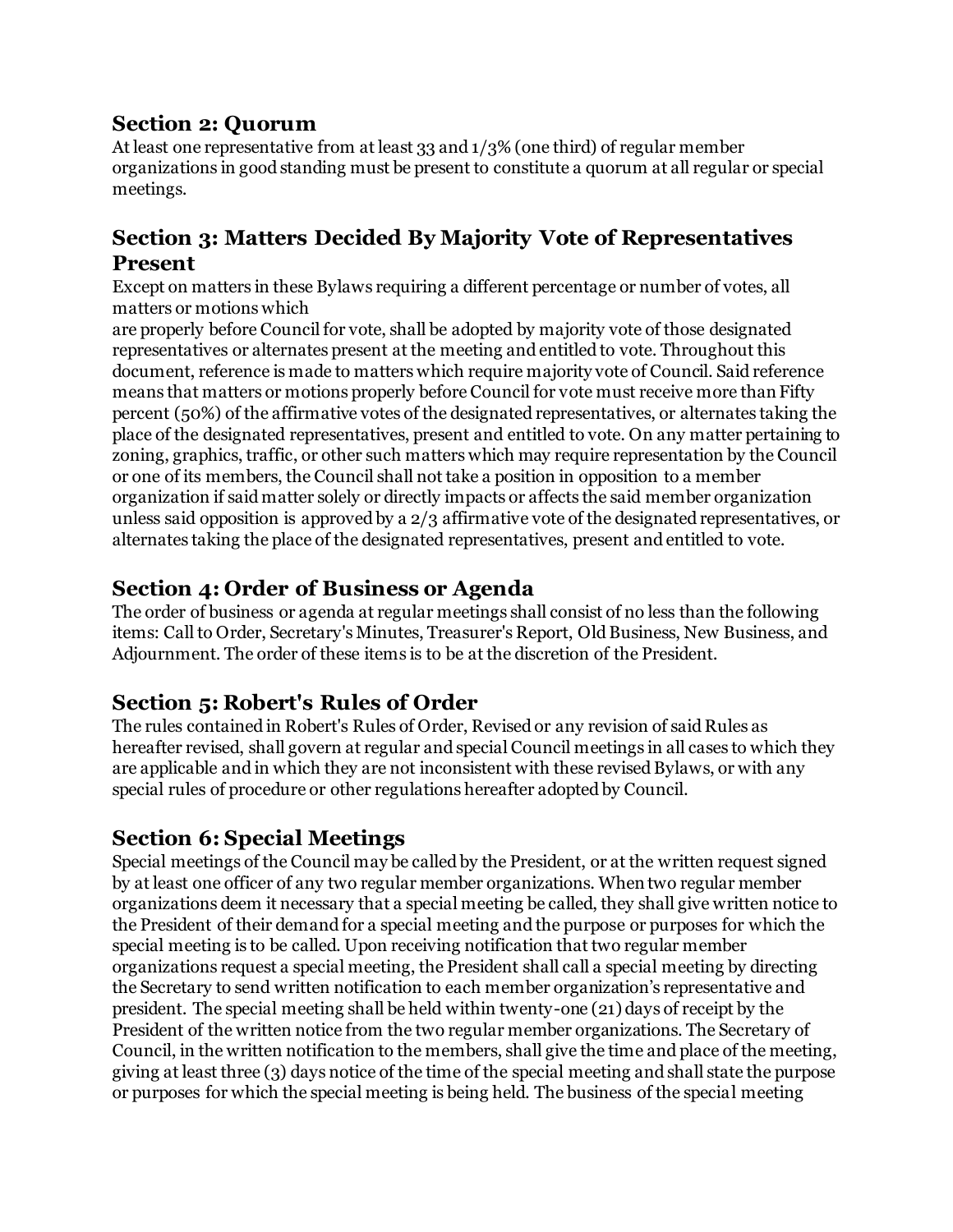shall be limited to purpose or purposes as stated in the notice of the meeting.

# **ARTICLE VIII. OFFICERS**

#### **Section 1: Officers**

The officers of the Council shall be a President, Vice President, Secretary, Treasurer, and Past President.

### **Section 2: Executive Board**

The Executive Board shall be composed of the President, Vice President, Secretary, Treasurer and Past President. Executive Board meetings may be called by the President and may conduct such business as the Board determines. All actions taken by the Executive Board shall be reported to Council at the next regular meeting.

## **Section 3: Eligibility for Office**

To be eligible for office, a person must be a duly elected representative, trustee or officer of a member organization or a duly appointed representative or alternate to the Council and must be available for one year for their elected duties on Council by agreement of their organization. Any Council officer must inform the Executive Board immediately of any change of status within their member organization that may affect their eligibility for office. No member organization may have more than two representatives holding Council office simultaneously.

## **Section 4: Nominating Committee**

A Nominating Committee shall be appointed by the Northland Community Council President at the regular November meeting. This Committee shall submit a report containing their nominations at the regular January meeting. On the night of the election, additional nominations may be submitted from the floor by any representative or alternate of a regular member.

### **Section 5: Voting Procedure**

All officers shall be elected annually at the regular February meeting. Council shall adopt the manner in which the representatives of member organizations cast their ballots for officers, except that voting on contested offices shall be by secret ballot unless waived by all candidates and members present. The nominee receiving the plurality of the votes cast (meaning in a contest of more than two or more alternatives, the candidate receiving the greatest number of votes) by the eligible representatives present and voting shall be elected. Officers shall be filled in the order of President, Vice President, Secretary, and Treasurer by separate ballots, except that when there is no more than one candidate for any seat, and no objection is lodged by any representative, a slate of candidates may be elected by acclamation upon a voice vote to that effect. Defeated candidates may be nominated for other offices. No member organization may have more than two representatives holding office. Each regular member organization shall be entitled to a maximum of two votes. The designated representatives or alternates must be in attendance to separately cast each of the regular members organization's votes.

# **Section 6: Term of Office and Limitations; Vacancies in Office**

Officers shall serve for one year or until their successors are elected. Each term of office shall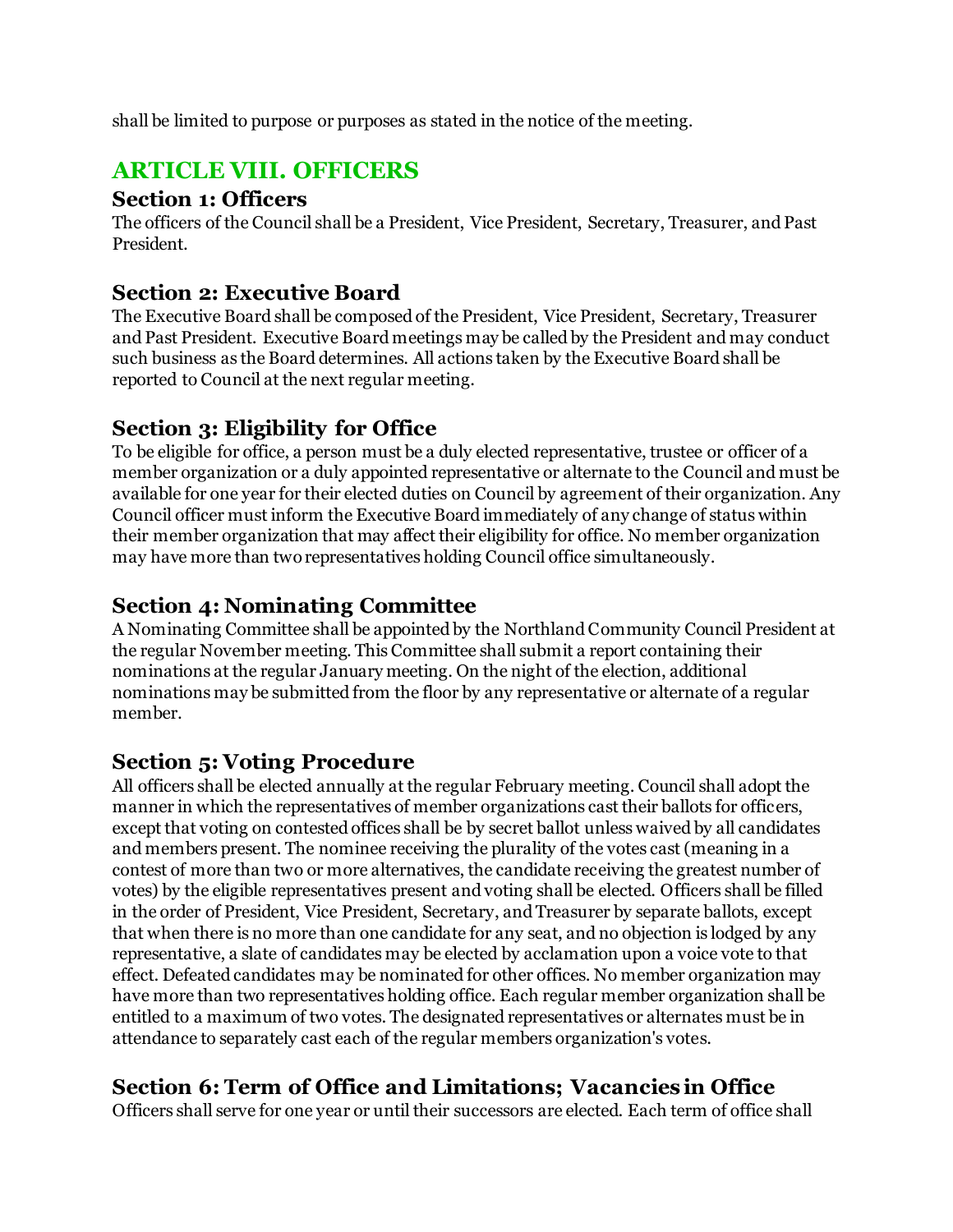begin at the close of the meeting at which the officer is elected. Inauguration of the newly elected officers shall be at the March meeting or at the annual inauguration dinner. Vacancies in the office of President shall be filled by the Vice President. Vacancies in the office of Vice President, Secretary, and Treasurer shall be filled by an election held at the next regular meeting under the same rules governing regular elections. Vacancies may only be filled for the unexpired term of that office.

#### **Section 7: Removal of Officers**

An officer may be removed from office by a motion by any representative approved by eightyfive percent (85%) of all representatives or alternates present and voting.

#### **Section 8: Duties of Officers**

#### Subsection 1: President

The President shall be the chief executive officer of Council and shall preside at all regular or special meetings of the Council. The President shall also chair the Executive Board. As chief executive officer the President shall exercise general supervision over the affairs of Council and over the other officers of Council seeing that each officer performs their duties as outlined in these Bylaws. The President shall appoint the chairpersons of all committees, and shall be a member ex officio of all committees except the Nominating Committee. The President shall be responsible for arranging regular and special meetings of Council, arranging the agenda for said meetings, and for notifying each representative and member organization of the time and place of Council's meetings. The President may be helped in this responsibility and may delegate authority to the Secretary of Council. The President may issue invitations to any guests to attend any regular or special meeting of Council and shall be responsible for oversight of all correspondence to or for Council. The President shall have the prerogative of delegating duties to officers or representatives of Council and shall give a monthly report of his actions and the correspondence of Council at each meeting. Each year at the next regular meeting following the election of officers of the Council, the President shall submit to the member organizations a proposed Annual Plan, which Annual Plan shall describe the President's goals, objectives, and planned programs and activities for the Council during the President's term. The President shall solicit the advice and opinions of members of the Council relative to the proposed Annual Plan. Not later than the next proceeding regular meeting of the Council, or a special meeting called for that purpose, the President shall submit to the members of the Council a final Annual Plan incorporating member comments as deemed appropriate by the President. Said Annual Plan shall be consistent with the purposes of NCC as described in Article II, and shall serve as the President's basic agenda during his or her term. The President shall give a monthly report to Council and shall inform and bring to the attention of Council all matters within the President's knowledge that reasonably affects Council or its member organizations. Council shall have the right to assign duties to the President in addition to those enumerated herein and may order the President to take or refrain from certain action. Council reserves the right to reverse or take action different than the action of the President by vote at a regular meeting or a special meeting called for such purpose.

#### Subsection 2: Vice President

The Vice President shall assist the President and shall perform duties as required by the President or by Council. In the absence of the President, or if the President is unable from any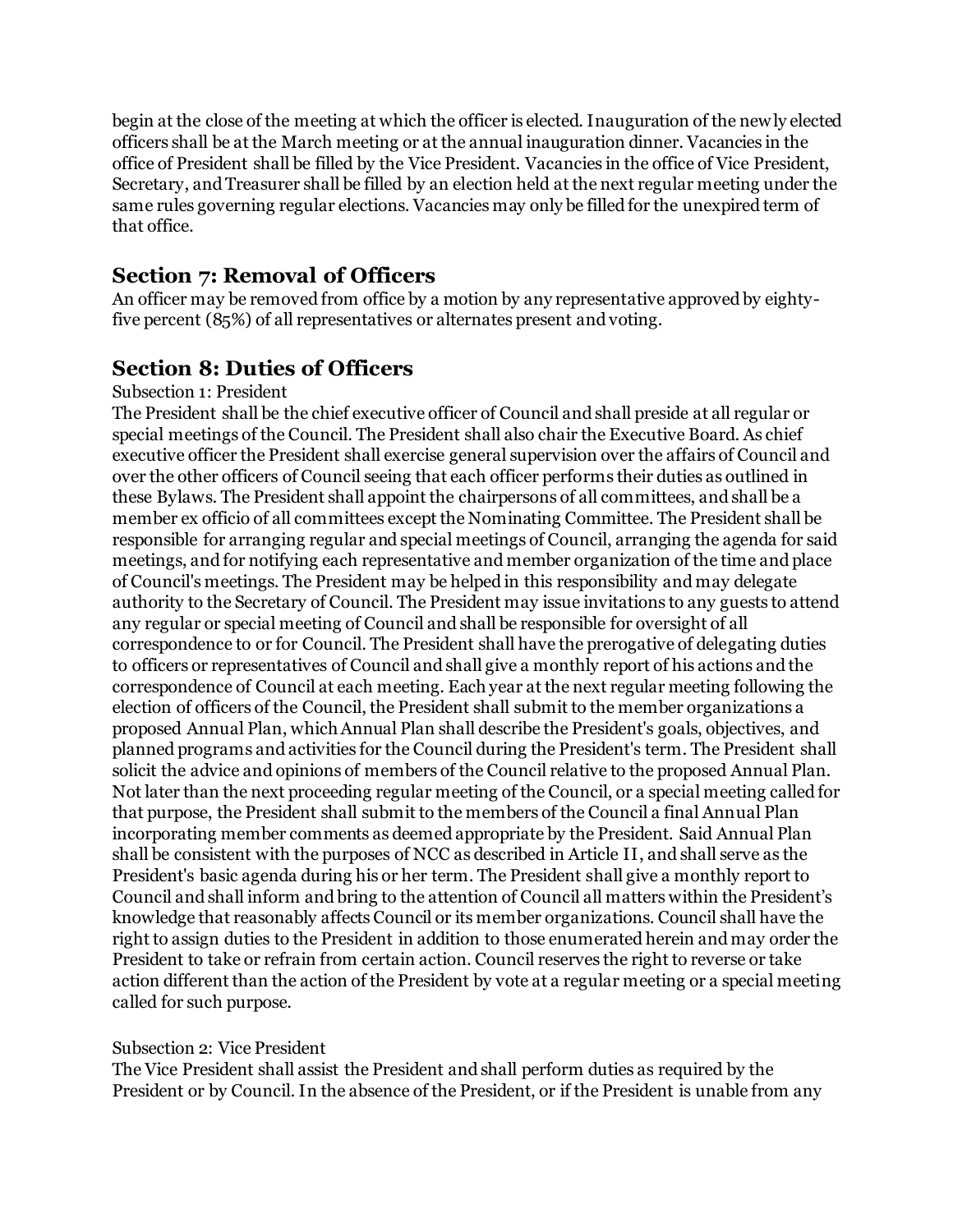cause to act, the Vice President shall preside at all regular or special meetings of Council and shall perform all duties of the absent President. The Vice President shall inform Council of any action taken on behalf of the President.

#### Subsection 3: Secretary

The Secretary shall keep an accurate record of the minutes of all meeting of Council and the Executive Board and shall report said minutes of Council to all member organizations on a monthly basis. The Secretary shall also keep a record of all documents and records of Council, be responsible for handling all correspondence of Council or the President, issue all required notices, carry into execution all orders, votes, and resolutions not otherwise committed. The secretary shall prepare minutes of each meeting and may read said minutes, if requested to do so by any representative, at regular meetings of Council. It shall be the duty of the Secretary to keep a record of all organizations that are members of Council, to determine their voting status as members, and to keep a record of the representatives, alternates, and president of each member organization. The Secretary may maintain and supply any and all forms necessary to carry out the duties of Secretary. The Secretary, with permission of Council, may delegate certain duties to assistants and shall perform such other duties as required by the President or Council.

#### Subsection 4: Treasurer

It shall be the duty of the Treasurer to collect, safeguard, and expend monies on the approval of the Northland Community Council, and to maintain an accurate record of the finances. The Treasurer shall communicate the status of any delinquent account to the Secretary, President and Council. The Treasurer should give a monthly report of income and expenditures, the status of any bank account, the status of any member's account and shall give an annual report at the regular April meeting of Council.

#### Subsection 5: Past President

The Past President shall assist the President and Council as requested. The Past President shall have the same voting rights as any other officer at Executive Board meetings. The immediate Past President shall serve in said office for a period of no longer than one (1) year. If the office of Past President becomes vacant, the position shall not be filled until a new President is elected.

#### Subsection 6: Compensation Of Officers And Others

Neither the officers, nor representatives, nor other persons associated with Council, shall receive any salary or other compensation for their services rendered to Council, except that upon approval of Council they may be reimbursed for actual expenses incurred or paid on behalf of Council. Officers or representatives, upon Council's prior approval and after full disclosure of any conflicts to Council, may be paid the reasonable value of their professional or trade services, or as a vendor of supplies or other items to Council.

# **ARTICLE IX. COMMITTEES**

#### **Section 1: Standing Committees**

The following committees shall be standing committees of Council:

- Development
- Neighborhood Services.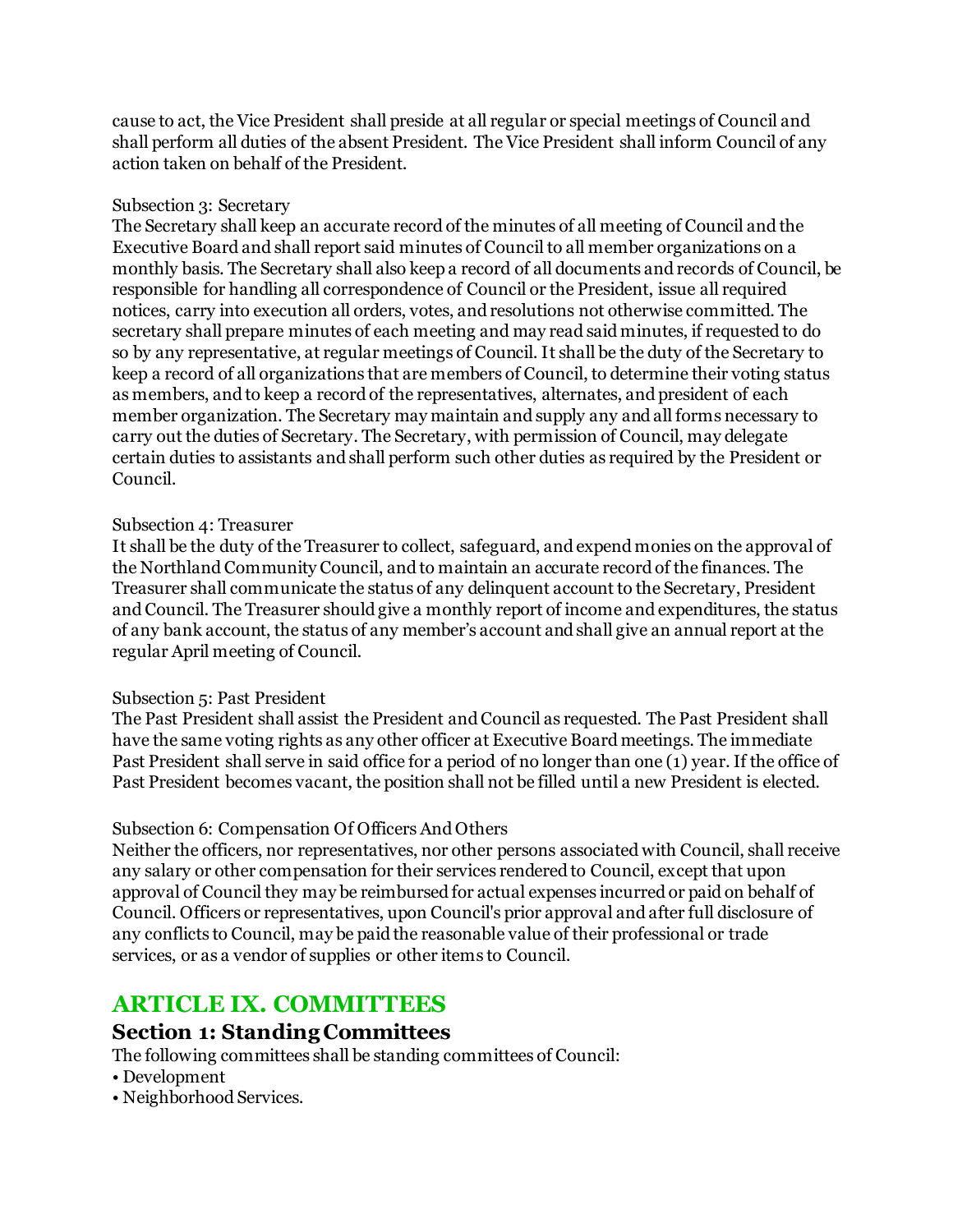Committee meetings shall be held at least once per month unless there is no business to come before the committee. Reports of the committee shall be given by the chairperson at regular Council meetings.

## **Section 2: Special Committees**

Special committees of Council shall be the Budget Committee, Banquet Committee, Membership Committee, Social Committee, Nominating Committee, Audit Committee, and Bylaw Committee. Other special committees may be established by Council. An Audit Committee of at least three members, excluding the Treasurer, shall be appointed by the President to perform an audit in March of each year. The results of the audit shall be reported at the next scheduled regular meeting.

#### **Section 3: Other Committees**

Such other committees, standing or special, may be appointed by the President or Council, as they shall from time to time deem necessary to carry out the work of Council.

## **Section 4: Representation and Voting At Committee Meetings**

Each member organization should be represented on all standing committees. Each member organization is entitled to one vote at any standing committee meeting.

# **Section 5: Committee Guidelines**

Each standing committee shall establish rules and procedures to govern its deliberations and actions. Said rules and procedures shall become effective and may be modified only by majority vote of Council at a regular meeting. Rules and procedures of all standing committees shall be kept on file by the Secretary and the committee chairperson, and shall be available to representatives of member organizations upon request. At all times said committee shall comply with Article VII, Section 3, Paragraph 3, provided the affected member organization (as described in Article VII) participates in committee deliberations.

### **Section 6: Committee Meeting Schedule and Procedure**

The chairperson of each committee shall set the time and place of each committee meeting giving due consideration to the wishes of other committee members.

# **ARTICLE X. NOTIFICATION OF ISSUES**

Council officers or representatives who are members of a Board or Commission which addresses matters of potential importance to a member organization of Council shall diligently attempt to inform a member organization president or representative about any matter before said Board or Commission which may impact said member organization. Nothing in this Article shall require an officer or representative to violate any rules, regulations, or other confidentiality requirements to which he or she may be subject as a member of said Board or Commission.

# **ARTICLE XI. AMENDMENTS TO ARTICLES OF INCORPORATION AND BYLAWS**

The Articles of Incorporation and Bylaws of Northland Community Council may be amended at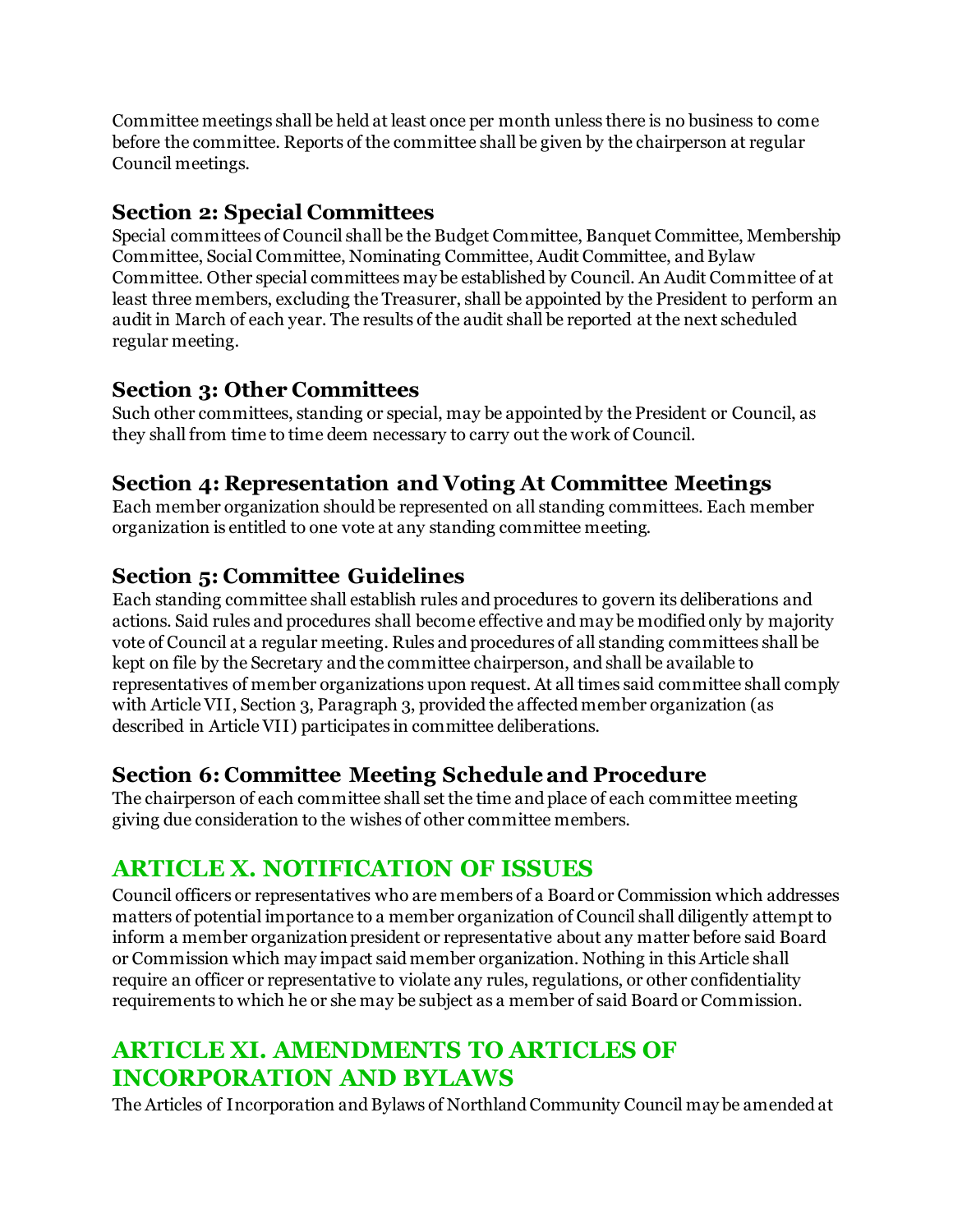any regular meeting of the Council by a two-thirds vote of all representatives or alternates in attendance and voting, provided that the amendment or amendments have been submitted in writing at the previous regular meeting. Any amendment which is substantial in content shall be committed to the Bylaw Committee. The Bylaw Committee shall diligently and timely review said amendment for form and content; deliberate upon its content if necessary; and report said amendment, as may be amended by the Committee, to Council.

# **APPENDIX A: Amendment History**

This Amendment History of the Bylaws of the Northland Community Council, Inc. is not an official part of the Bylaws, but is attached to the Bylaws as a convenience for Council officers and members. It should be updated as the provisions of the Bylaws are amended by Council.

### **Date of Amendment Description of Amendment**

1990-1992 Major bylaws revision project and subsequent amendments.

March 1995 Article I, Section 3, "Geographic Boundaries" revised to expand NCC Service Area; New Albany city limit now forms eastern boundary.

July 11, 1995 Revision to northern Service Area boundary. All other boundaries remain the same.

February 7, 2006 Deleted provision of Article VIII, Section 3 which prohibited the service of the president of an NCC member organization as the President of NCC.

October 2, 2007 Add attendance requirements for member organizationsto maintain voting privileges and Council membership in Article VI; add mechanism to change meeting date/location and remove specific meeting location in Article VII; change quorum requirement from majority to 33 1/3% of member organizations in Article VII.

April 1, 2008 Reduced number of alternative names for the Council; included references to homeowners associations as well as civic associations as applicable; amended Article II to include the formation of new voluntary associations and encouragement of citizen involvement among the organization's purposes; better defined privileges of Regular and Associate membership; removed requirement that all members and officers of Council member organizations be non-compensated volunteers.

July 7, 2010 Added prohibition on service of more than two representatives of any one member organization simultaneously as Council officers and provided mechanism for election of a slate of officers by acclamation in Article VIII; various minor contextual and typographical corrections; reduced number of alternative names for the Council.

#### **APPENDIX B: Dates and Duties**

This list of dates and duties described in the Bylaws of the Northland Community Council, Inc. is not an official part of the Bylaws, but is attached to the Bylaws as a convenience for Council officers and members. It should be updated as the provisions of the Bylaws are amended by Council. Unless otherwise indicated, reference to a calendar month refers to the date of the